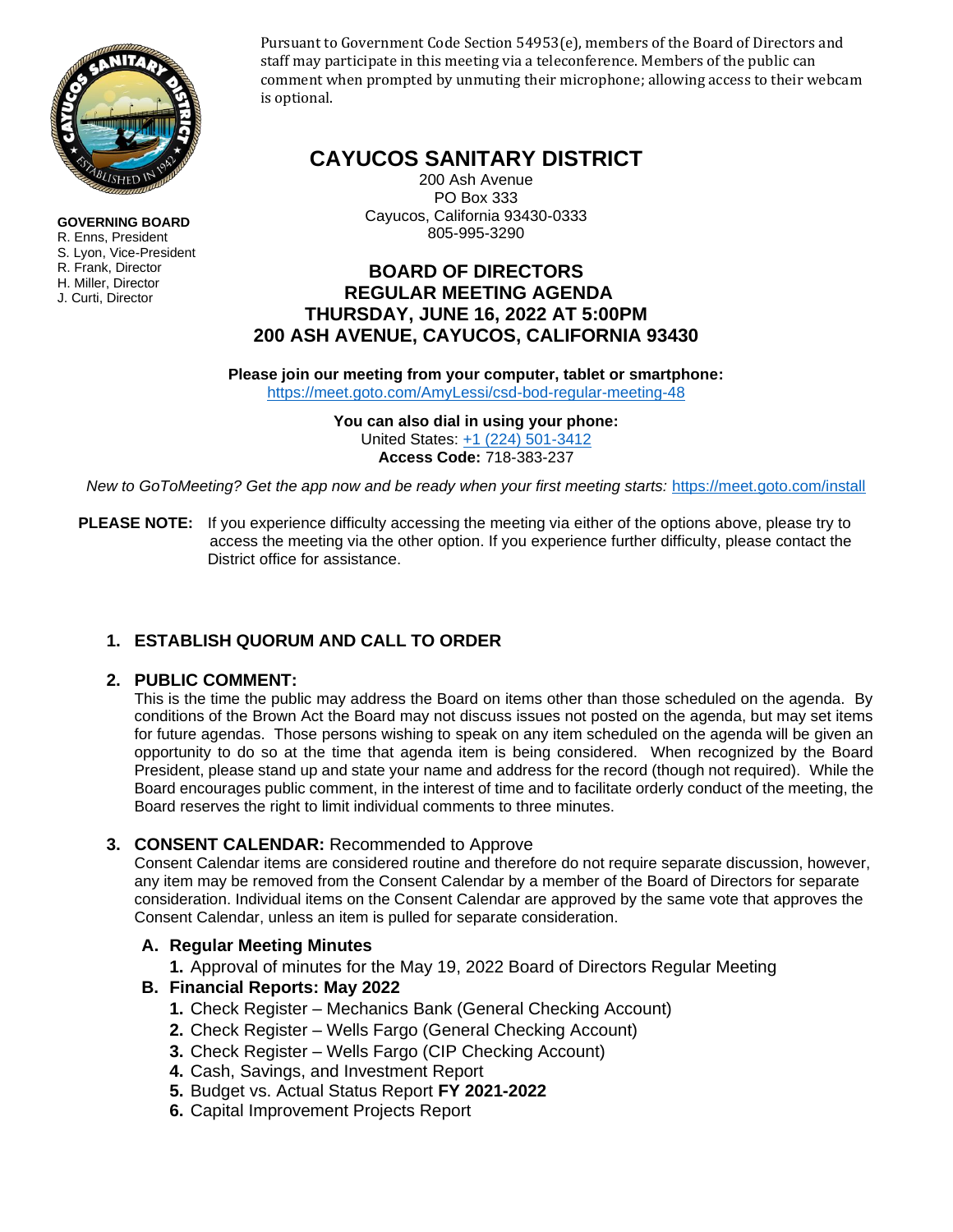Pursuant to Government Code Section 54953(e), members of the Board of Directors and staff may participate in this meeting via a teleconference. Members of the public can comment when prompted by unmuting their microphone; allowing access to their webcam is optional.

## **4. STAFF COMMUNICATIONS AND INFORMATIONAL ITEMS:** No Action Required

- **A. District Manager's Report: May 2022**
- **B. New Will-Serves:**

None

- **Extended Will-Serves:** 
	- 3158 Ocean Blvd. / Hyacinth Group, LP / 064-413-020 / SFR Add.
	- 2744 Orville Ave. / Bybee / 064-207-048 / SFR New

 **Finaled Will-Serves:** 

• 1073 Pacific Ave. / Wolowodiuk / 064-154-020 / SFR New

**Continue-to-Serves (No Will-Serve Required):**

**None** 

 **Grants Of License:** 

None

- **5. DISCUSSION AND CONSIDERATION TO APPROVE PAYMENT OF MORRO BAY INVOICE FOR 4th QUARTER OF FY 2020-2021 IN THE AMOUNT OF \$113,068.55**
- **6. DISCUSSION AND CONSIDERATION TO ADOPT RESOLUTION 2022-14 CONFIRMING THE ITEMIZED REPORT TO COLLECT DELINQUENT SEWER SERVICE CHARGES ON THE FISCAL YEAR 2022-2023 COUNTY TAX ROLL**
- **7. DISCUSSION AND CONSIDERATION TO ADOPT RESOLUTION 2022-15 CONFIRMING THE ITEMIZED REPORT TO COLLECT DELINQUENT SOLID WASTE COLLECTION AND DISPOSAL CHARGES ON THE FISCAL YEAR 2022-2023 COUNTY TAX ROLL**
- **8. DISCUSSION AND CONSIDERATION TO APPROVE A CONSULTANT SERVICES AGREEMENT WITH WATER SYSTEMS CONSULTING, INC. IN THE AMOUNT OF \$20,000.00 FOR THE DEVELOPMENT OF THE RECYCLED WATER PROGRAM OUTLINE FOR THE WATER RESOURCE RECLAMATION FACILITY**
- **9. DISCUSSION AN CONSIDERATION TO APPROVE A CONSULTANT SERVICES AGREEMENT WITH WATER SYSTEMS CONSULTING, INC. IN THE AMOUNT OF \$40,000.00 FOR A CONSOLIDATION OF SERVICES STUDY FOR THE COMMUNITY OF CAYUCOS**
- **10. DISCUSSION AND CONSIDERATION TO ADOPT RESOLUTION 2022-16 TO AUTHORIZE REMOTE TELECONFERENCING MEETINGS IN ACCORDANCE WITH GOVERNMENT CODE SECTION 54953(e) (AB 361)**
- **11. CLOSED SESSION: PUBLIC EMPLOYEE PERFORMANCE EVALUATION PURSUANT TO GOVERNMENT CODE SECTION 54957(b)** Title: District Manager

## **12. BOARD MEMBER COMMENTS**

This item provides the opportunity for Board members to make brief announcements and/or briefly report on their own activities related to District business.

### **13. FUTURE SCHEDULED MEETINGS**

- July 21, 2022 Regular Board Meeting
- August 18, 2022 Regular Board Meeting
- September 15, 2022 Regular Board Meeting

## **14. ADJOURNMENT**